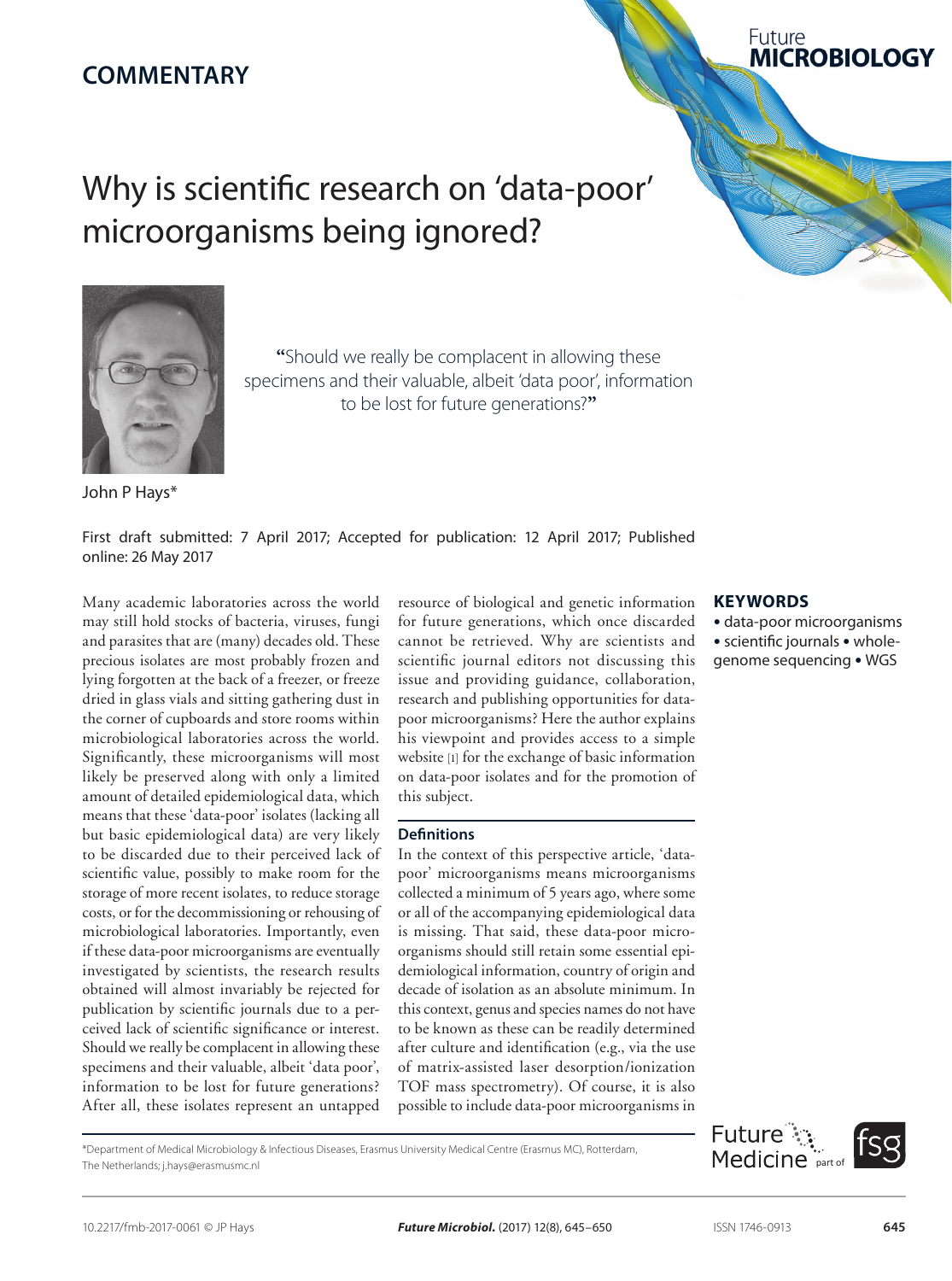**"**Currently, it is the final part of the structure of these scientific data packets that dominates scientific thinking, that is, data have to be placed into a 'short-term' context (regional, global or chronological) in order to have a publishable or usable scientific value.**"**

this definition which possess more refined epidemiological data, such as region of origin, year of isolation, genus and species etc. However, this article is specifically concerned with those isolates where 'epidemiologically rich' research involving detailed and accurate geographical and chronological epidemiological data is not available and where there is a high risk of the data-poor isolates being discarded due to a perceived lack of scientific value. Admittedly, this definition is somewhat arbitrary and deliberately excludes data-poor microorganisms that have been collected less than 5 years ago, largely because it is presumed that advances in computerbased data storage technology means that datapoor microorganisms less than 5 years old are becoming much less likely to exist. Further, techniques such as whole-genome sequencing (WGS) are beginning to be routinely used to characterize the epidemiological relationships between hospital outbreaks of infection [2] or the epidemiology of foodborne-disease outbreaks [3], which means that there is currently more emphasis on collecting and correctly storing microbiologically-linked epidemiological data. Of course, data-poor microorganisms collected less than 5 years ago may still represent scientifically interesting isolates if they possess rare genotypic or phenotypic characteristics.

#### **Data loss**

The lack of explicit epidemiological information for 'data-poor' microorganisms may frequently be traced back to the fact that at the time of isolation, the standard method for recording clinical information was pen and paper, and that after decades of storage, these paper files (but not the relevant microbiological isolates) were somehow 'lost' to their original owner. This process of 'losing' clinical information could be associated with the simple degradation of paper files over time, the disposal of the paper files after the relevant microbiologist has obtained alternative employment or the disposal of the paper files after the microbiologist has retired. Exacerbating this issue is the fact that the relevant paper files would be stored separately from the microbial isolates, meaning that the link between the paper data and the microbial isolates is lost over many years of storage. Additionally, psychologically speaking, microbiologists may generally attach less significance to disposing of 'pieces of paper' rather than actual microbial isolates themselves. Interestingly, the fact that clinical or diagnostic

study records are currently stored electronically rather than on paper does not necessarily mean that this problem will disappear, as pressing the 'delete' key on data stored in a computer is actually much easier than the physical act of disposing of paper in a waste bin. However, it is now much easier to include all of the information obtained from a clinical or diagnostic study within a single document on a computer and to easily make back-ups of large data files without the chance of individual pieces of paper being lost or misplaced. Of course, using a computer in conjunction with single large data files also means that lots of data can be easily deleted or lost perhaps due to computer errors that lead to disk formatting or the loss of a data file's password over time, for example, after the retirement of the respective data manager. Additionally, large data files can be stored and conveniently transported on 'memory sticks' and one of the problems of using memory sticks is the fact that they are small and very easy to transport (and therefore very easy to lose), as well as the fact that (accidentally) deleting large amounts of information on a memory stick is much easier than (accidentally) deleting several volumes of paper records.

### **Contextualization & scientific dogma**

So how important is the presence of epidemiologically rich data within the context of microbiology, scientific research and the advancement of knowledge? This depends on contextualization or the actual context in which the data is placed. Currently, it is very easy to say that data-poor microorganisms possess no real publishable value because of the lack of precise clinical or diagnostic information accompanying the isolates. There currently exists therefore a tendency to ignore research on data-poor microorganisms and to risk simply discarding uninvestigated microorganisms because the 'limited' information they possess does not fit into the currently accepted practice of generating and publishing scientific information within a 'single packet' of data. These data packets (usually scientific publications) tend to possess a strictly defined structure, which sequentially include: a definition of the problem (introduction); a definition of the techniques used to investigate the problem (materials and methods); a definition of the results (results); and the placement of the findings into a specific context, including possible pitfalls of the research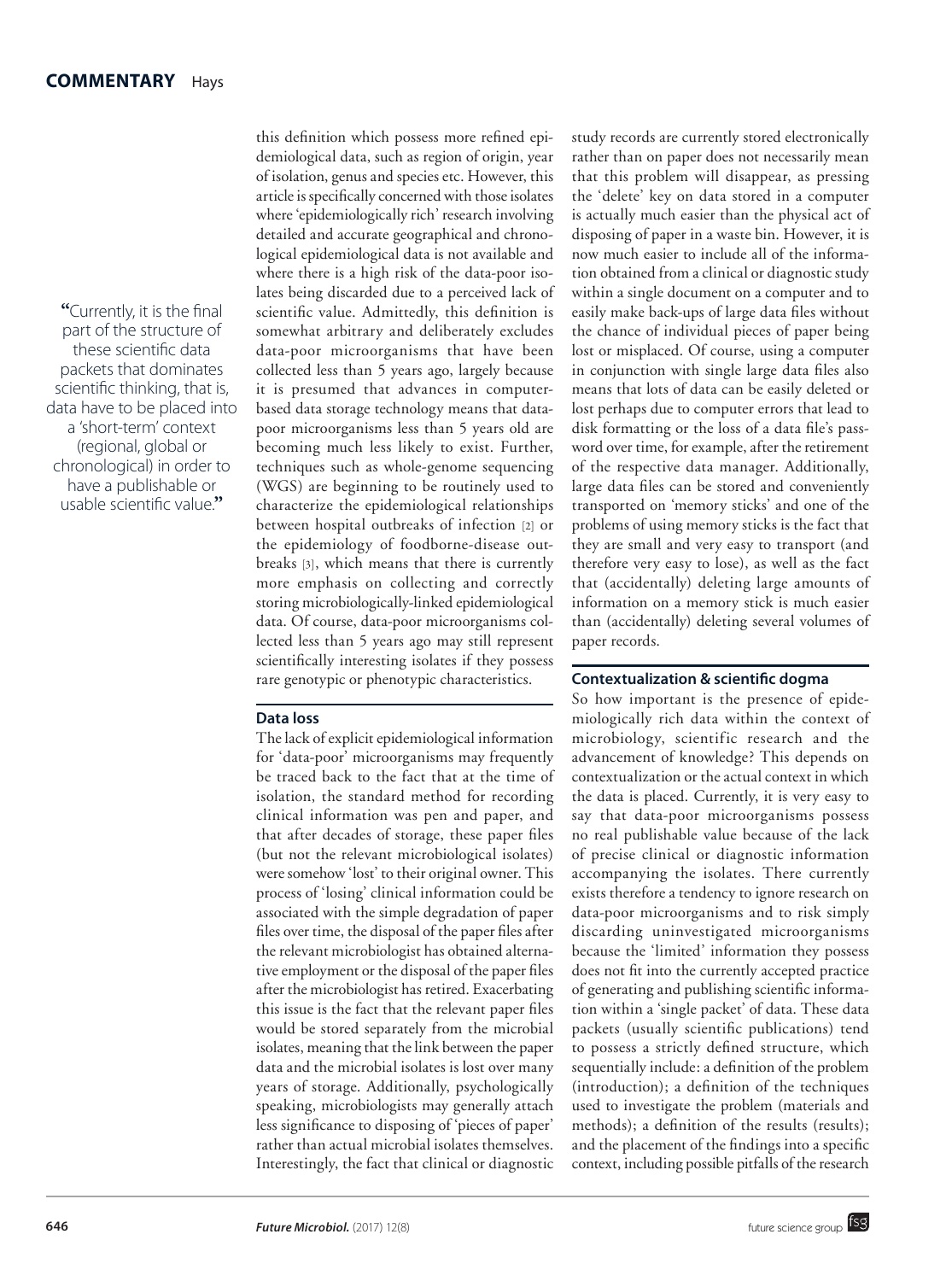itself and suggestions for future research objectives (discussion and conclusion). Currently, it is the final part of the structure of these scientific data packets that dominates scientific thinking, that is, data have to be placed into a 'short-term' context (regional, global or chronological) in order to have a publishable or usable scientific value. This emphasis on contextualization is very similar to that which occurs when producing a movie or writing a book. An emphasis on context is used to interest the viewer or reader in order to provide entertainment, and ultimately to generate sales of the product. Without some form of contextualization, the movie or film would appear to be unfinished and generate fewer readers or sales. Within the context of scientific advances and the role of data-poor microorganisms, the question therefore remains as to whether current scientific research and publishing dogma is actually 'fit-for-purpose' and synergizes or antagonizes with our current scientific capabilities and future scientific needs? Is this dogma actually generating hurdles to possible future scientific breakthroughs and the advancement of knowledge by relying too much on packaging and short-term contextualization in order to sell scientific articles as short stories? After all, the more interesting the story, the higher the article impact and the increase in citations and author recognition! Therefore, even in an era of open access publishing and 'author pays' financial models, it is doubtful that journal editors will be persuaded to publish scientific research based on data-poor microorganisms.

Another important point is that the perceived value and job security of scientists are becoming more and more based on 'excellent' research that quickly generates short-term interest for members of the scientific community, journalists, politicians or the general public. So-called 'blue sky' and long-term research have become less compatible (and at the same time less financially attractive in the short term) than research that can quickly be patented to generate profit or high-impact publications. Research into datapoor microorganisms does not fit within this pattern of 'short-termism', especially in an era where research funding is under pressure and priorities have to be made with respect to global research agendas. Having said that, the author feels that there is still a case for research into data-poor microorganisms to be funded and to be published. Instead of simply taking a shortterm view, we need to find ways to encourage microbiologists to share and study data-poor isolates, while at the same time encouraging scientific journals to publish the results obtained.

Finally, when we talk about the development and understanding of many different aspects of science and culture, we often refer to the past, for example, the development of vaccination, antibiotics, flight, fashion, music, the Internet etc., as occurring within various decades (e.g., within the 1950s, 60s, 70s and 80s) or even within various centuries (e.g., the 1700s, 1800s etc.). Although important scientific and cultural events in themselves, the fact that these events are now 'aged' (more than 10 years old), means that not being able to define an exact month or year when the events occurred does not necessarily significantly impact on the context or value of the development of the knowledge being described. Alternatively, the publication of 'epidemiologically poor' data lacking accurate chronological context (e.g., day, month etc.) does not significantly impact on the relationship between the past and current contextualization of the events being described, that is, the meaning of these developments to the current context of science, fashion, music etc., is not lost, but placed into a relative (nonshort-term) context with respect to the greater range of time that has passed. Additionally, in a global context, the significance of regional data tends to become less significant when national or international data are especially relevant. For example, considering a microbiological example, involving global microbiological 'outbreak events', scientists are happy to publish their results based on national rather than regional findings. One example of this is the reporting of the NDM-1 resistance gene, where regional considerations were not considered important within the context of global events [4,5]. In these cases, the generation and publication of low-fidelity findings obtained from data-poor microorganisms may outweigh the need for epidemiologically rich, regional-based data.

#### **Added value**

So if data-poor isolates are to be dusted off and included in relevant microbiological research studies, what type of experiments should be performed and how should the data obtained be incorporated into modern day knowledge regarding the origin and spread of (pathogenic) microorganisms at the regional, national and global level? One of the most powerful **"**Importantly, although it is tempting to think of the added value of data-poor microorganisms as being restricted to research and publications involving comparative genome sequencing, there actually exist many more possibilities for research involving data-poor microorganisms.**"**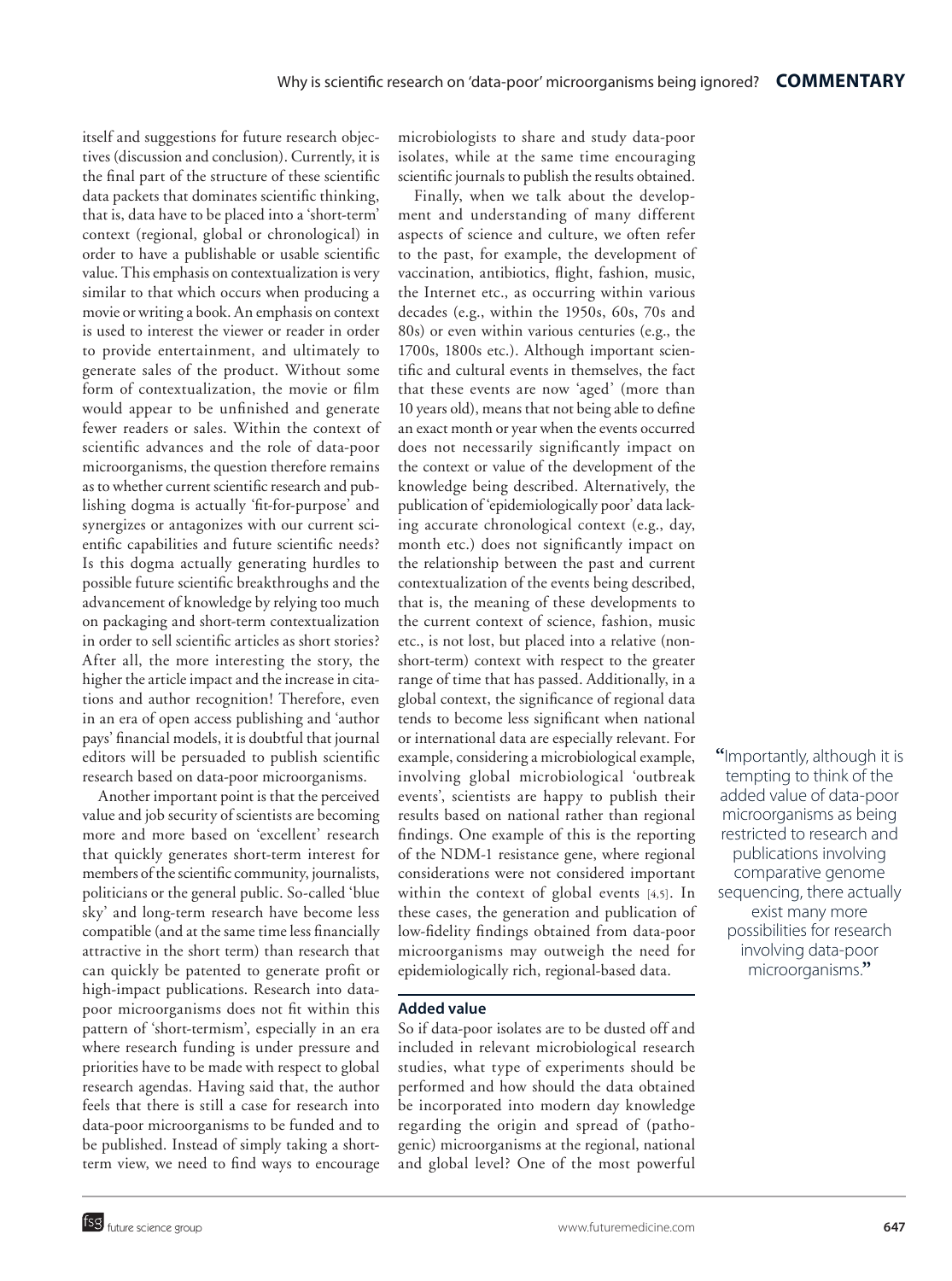**"**Scientists and scientific journal editors need to think about how collaborative agreements, financial support and research expertise can be best integrated into an international approach designed to make best use of these valuable 'once-lost-gone-forever' resources.**"**

techniques currently in use in microbiology is WGS and this seems to be the most logical and useful place for utilizing data obtained from data-poor microbial specimens (see also wholegenome multi-locus sequence typing above). WGS facilitates the identification and mapping of core, accessory, virulence and antibiotic resistance genes, as well as facilitating research into the colonization, global spread and pathogenicity of bacterial clones. The use of WGS on data-poor microbial isolates could reveal unknown or unappreciated (but potentially pathogenic) genes that have ceased to circulate or are currently circulating 'under-the-radar' in microbial clones. In this respect, 'underthe-radar' means that the genes are present in microbial populations, but that they have not yet been discovered due to the limited number of WGS studies that have currently been performed on circulating global isolates. Also very important, the genetic data obtained from datapoor microorganisms can be incorporated into current WGS studies to generate more complete views of genetic shifts in microbial clones without having to link the isolates to a specific point of time. A detailed genetic map obtained from data-poor isolates and current microbial clones could indicate a loss or gain of genetic information between a data-poor isolate and a currently circulating strain, providing microbiologists with a targeted focus for future research. For example, WGS of data-poor isolates of *Escherichia coli* obtained approximately 30 years ago in Rotterdam, The Netherlands could be compared with a modern day *Escherichia coli* isolates obtained from Rotterdam in December 2017, this as a basis for investigating the loss or gain of antibiotic resistance genes within the Rotterdam area over the previous 30 years. The age difference between the data-poor microorganisms investigated neutralizes the perceived need for epidemiologically rich data in the contextualization of the results.

Importantly, although it is tempting to think of the added value of data-poor microorganisms as being restricted to research and publications involving comparative genome sequencing, there actually exist many more possibilities for research involving data-poor microorganisms. These include (to name only a few) – pathogenicity studies: investigating the pathogenicity of historically significant microorganisms [6], discovery of variation in (unknown) mobile genetic elements [7], discovery of variation in (unknown) virulence factors and plasmids [8], identification of new antibiotic/antiviral/ antifungal/antiparasitic mechanisms and antibiotics [9], investigating antibiotic 'tolerance' [10], transformation, transduction, conjugation efficiencies [11]; diagnosis and treatment: development of new diagnostic tests and targets [12], discovery of previously unknown antibiotics [13], investigating microorganisms and cancer therapy [14], extended standardization of genotyping schemes [15]; gene regulation: investigating global gene regulation, for example, SOS and stringent responses [16], linking transcription factors to global physiology [17], reconstruction and prediction of transcription regulatory networks [18]; evolution: evolutionary ecological transitions [19]; and the immune system: differences in inflammatory responses [20].

The results obtained from this kind of research are actually data-independent in that all of the epidemiological data necessary to generate scientific value and publishable results are contained within the actual data-poor microorganism itself. Providing a context for the data provides an extra level of interest to the results, but is not by itself mandatory for generating added value.

# **The solution**

If we accept that data-poor microorganisms currently represent a large, but untapped, resource of underused yet potentially invaluable scientific data, then we should take the necessary steps to inventorize, analyze and even biobank these data-poor isolates (or at least biobank the data obtained from these data-poor microorganisms) for future generations [21]. This process will invariably require the integration of scientific collaboration, funding and technological (e.g., bioinformatics) expertise, which could eventually be obtained via multinational or national funding calls. However, other options do exist, including the generation and pooling of data-poor microorganisms/data between individual institutions, such that consortia of institutions can pool their resources, while at the same time sharing the burden of the overall costs of the research involved. Alternatively, data-poor microorganisms could be potentially interesting for pharmaceutical companies to investigate, and license agreements or material transfer agreements could be arranged on an individual institution basis.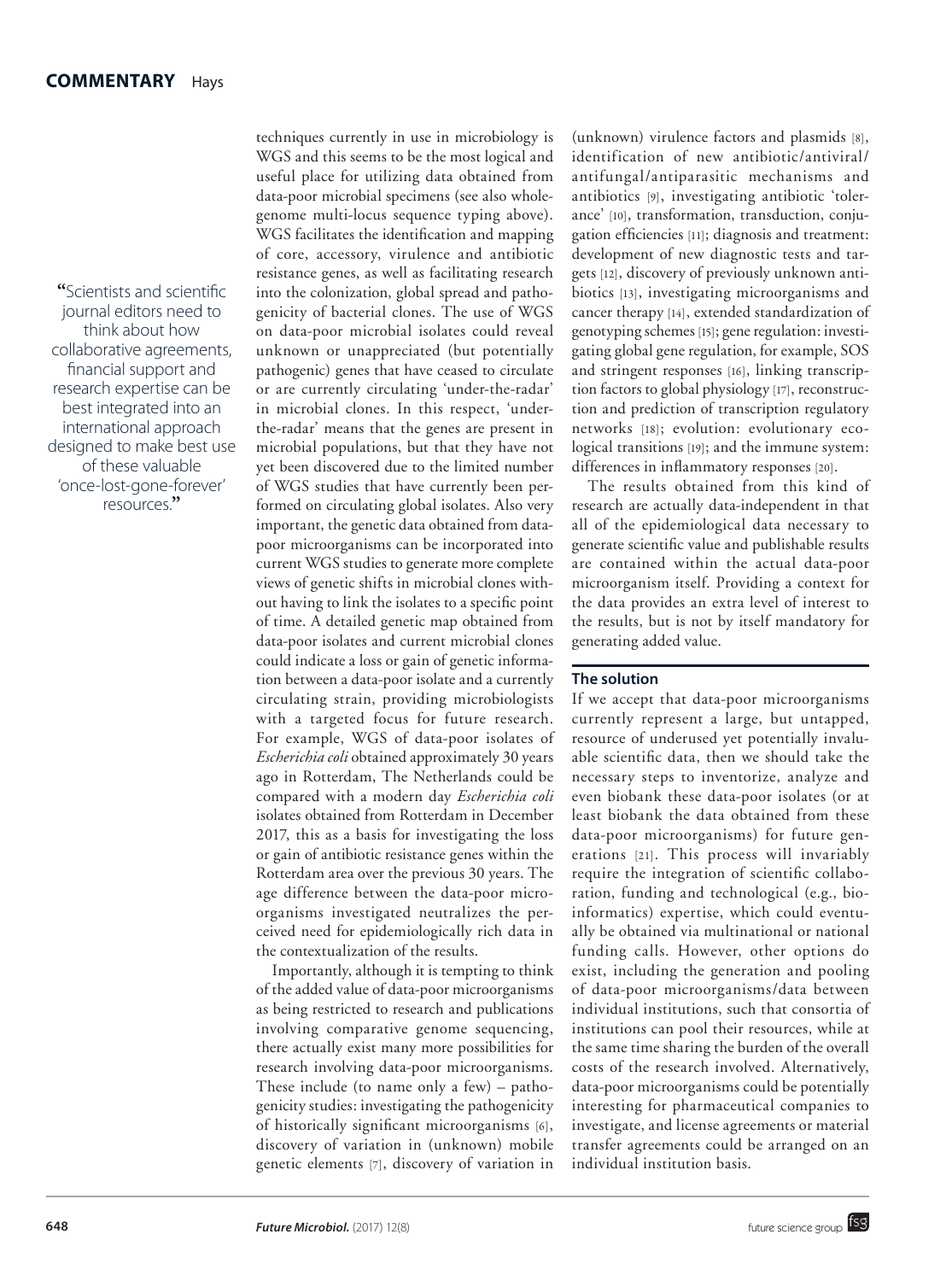Whichever (if any) of these collaborative solutions become available, it will be necessary to establish some form of data exchange that will publicize the availability of data-poor microorganisms and the willingness of (academic) laboratories to collaborate in sharing isolates, obtaining funding, processing data and publishing the results obtained. In this respect, the author has established a basic online website [1], in order to encourage contact details to be exchanged between institutions or individual scientists that are interested in publicizing their data-poor microorganisms or expertise.

#### **Conclusion**

Data-poor microorganisms are a precious resource of genetic and phenotypic microbial information that are currently being underutilized and are threatened with extinction. Scientists and scientific journal editors need to think about how collaborative agreements, financial support and research expertise can be best integrated into an international approach designed to make best use of these valuable 'once-lost-gone-forever' resources. Scientists and scientific journals should re-think the current emphasis on the shortterm contextualization of research data and

#### **References**

- 1 Data Poor Microorganisms. www.datapoor.info
- 2 Ruppé E, Olearo F, Pires D *et al.* Clonal or not clonal? Investigating hospital outbreaks of KPC-producing *Klebsiella pneumoniae* with whole-genome sequencing. *Clin. Microbiol. Infect.* doi:10.1016/j.cmi.2017.01.015 (2017) (Epub ahead of print).
- 3 Angelo KM, Conrad AR, Saupe A *et al.* Multistate outbreak of *Listeria monocytogenes* infections linked to whole apples used in commercially produced, prepackaged caramel apples: United States, 2014–2015. *Epidemiol. Infect.* 145(5), 848–856 (2017).
- 4 Chen Y, Zhou Z, Jiang Y, Yu Y. Emergence of NDM-1-producing *Acinetobacter baumannii* in China. *J. Antimicrob. Chemother.* 66(6), 1255–1259 (2011).
- 5 Poirel L, Lagrutta E, Taylor P, Pham J, Nordmann P. Emergence of metallo-betalactamase NDM-1-producing multidrugresistant *Escherichia coli* in Australia. *Antimicrob. Agents Chemother.* 54(11), 4914–4916 (2010).

accept imprecisely defined data-poor contexts in exchange for the acquisition of long-term insights into microbial genomics, transcriptomics, metabolomics, virulence and microbial evolution. Publishing scientific data and the dissemination of information and hypotheses is the true driver of the progression of (microbiological) science. By denying the acceptance of data-poor science, we are literally throwing away a potential resource of new knowledge, insight and novel scientific development.

#### **Financial & competing interests disclosure**

*This publication was supported by a Horizon2020 European Union grantunder grant agreement GA-633780 ("DIAGORAS" – www.diagoras.eu). The author has no other relevant affiliations or financial involvement with any organization or entity with a financial interest in or financial conflict with the subject matter or materials discussed in the manuscript apart from those disclosed.*

*No writing assistance was utilized in the production of this manuscript.*

#### **Open access**

*This work is licensed under the Attribution-Non-Commercial-NoDerivatives 4.0 Unported License. To view a copy of this license, visit http://creativecommons.org/ licenses/by-nc-nd/4.0/*

- 6 Wagner DM, Klunk J, Harbeck M *et al. Yersinia pestis* and the plague of Justinian 541–543 AD: a genomic analysis. *Lancet Infect. Dis.* 14(4), 319–326 (2014).
- 7 Toleman MA, Bennett PM, Walsh TR. ISCR elements: novel gene-capturing systems of the 21st century? *Microbiol. Mol. Biol. Rev.* 70(2), 296–316 (2006).
- 8 Berger P, Knodler M, Forstner KU *et al.* The primary transcriptome of the *Escherichia coli* O104:H4 pAA plasmid and novel insights into its virulence gene expression and regulation. *Sci. Rep.* 6, 35307 (2016).
- 9 Dos Santos DF, Istvan P, Quirino BF, Kruger RH. Functional metagenomics as a tool for identification of new antibiotic resistance genes from natural environments. *Microb. Ecol.* 73(2), 479–491 (2017).
- Levin-Reisman I, Ronin I, Gefen O, Braniss I, Shoresh N, Balaban NQ. Antibiotic tolerance facilitates the evolution of resistance. *Science* 355(6327), 826–830 (2017).
- Yildirim S, Thompson MG, Jacobs AC, Zurawski DV, Kirkup BC. Evaluation of parameters for high efficiency

transformation of *Acinetobacter baumannii*. *Sci. Rep.* 6, 22110 (2016).

- 12 Krahling V, Becker D, Rohde C *et al.* Development of an antibody capture ELISA using inactivated Ebola Zaire Makona virus. *Med. Microbiol. Immunol.* 205(2), 173–183  $(2016)$
- 13 Davis E, Sloan T, Aurelius K *et al.* Antibiotic discovery throughout the Small World Initiative: a molecular strategy to identify biosynthetic gene clusters involved in antagonistic activity. *Microbiologyopen* doi:10.1002/mbo3.435 (2017) (Epub ahead of print).
- Felgner S, Kocijancic D, Frahm M, Weiss S. Bacteria in cancer therapy: renaissance of an old concept. *Int. J. Microbiol.* 8451728  $(2016).$
- 15 Chenal-Francisque V, Lopez J, Cantinelli T *et al.* Worldwide distribution of major clones of *Listeria monocytogenes*. *Emerg. Infect. Dis.* 17(6), 1110–1112 (2011).
- 16 Handel N, Hoeksema M, Freijo Mata M, Brul S, ter Kuile BH. Effects of stress, reactive oxygen species, and the SOS response on *de novo* acquisition of antibiotic resistance in